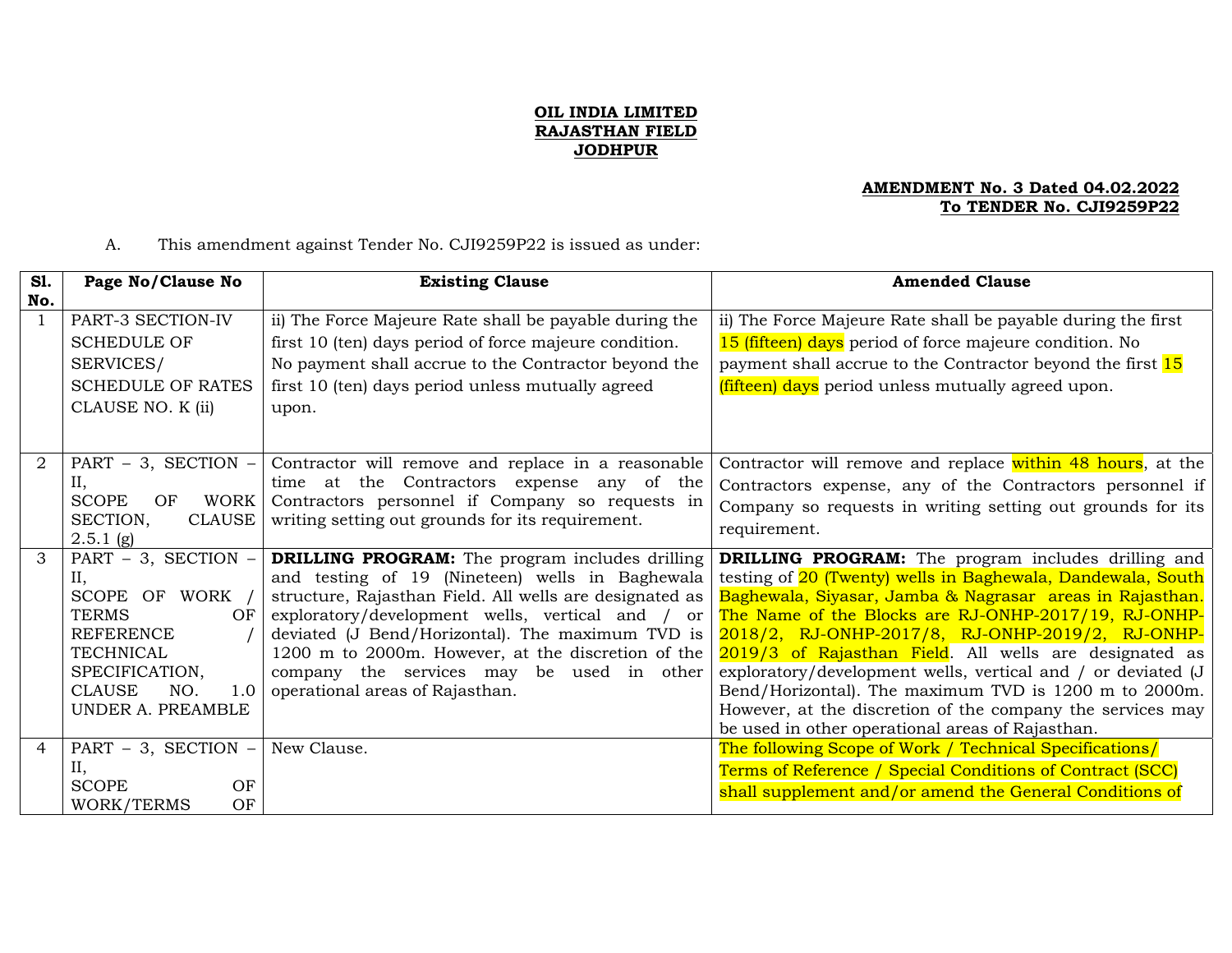|   | <b>REFERENCE</b><br><b>TECHNICAL</b>                                                                                     |                                                                                                                                                                                                                                                                                                                                                                                                                                                                                                                                                                                                                                                                                                                                                                                                                                                                                                                                                                                                                                                                                                                                         | Contract (GCC). Whenever there is a conflict, the provisions<br>herein shall prevail over those in the GCC.                                                                                                                                                                                                                                                                                                                                                                                                                                                                                                                                                                                                                                                                                                                                                                                                                                                                                                                                                                                                                                                    |
|---|--------------------------------------------------------------------------------------------------------------------------|-----------------------------------------------------------------------------------------------------------------------------------------------------------------------------------------------------------------------------------------------------------------------------------------------------------------------------------------------------------------------------------------------------------------------------------------------------------------------------------------------------------------------------------------------------------------------------------------------------------------------------------------------------------------------------------------------------------------------------------------------------------------------------------------------------------------------------------------------------------------------------------------------------------------------------------------------------------------------------------------------------------------------------------------------------------------------------------------------------------------------------------------|----------------------------------------------------------------------------------------------------------------------------------------------------------------------------------------------------------------------------------------------------------------------------------------------------------------------------------------------------------------------------------------------------------------------------------------------------------------------------------------------------------------------------------------------------------------------------------------------------------------------------------------------------------------------------------------------------------------------------------------------------------------------------------------------------------------------------------------------------------------------------------------------------------------------------------------------------------------------------------------------------------------------------------------------------------------------------------------------------------------------------------------------------------------|
| 5 | <b>SPECIFICATIONS</b><br>PART - 3, SECTION -<br>II,<br><b>SCOPE</b><br><b>WORK</b><br>OF<br><b>SECTION</b><br>CLAUSE 4.0 | New Clause.                                                                                                                                                                                                                                                                                                                                                                                                                                                                                                                                                                                                                                                                                                                                                                                                                                                                                                                                                                                                                                                                                                                             | Manpower for Mud tank cleaning will be done by rig<br>$ {\bf a} $<br>crew.<br>Crane / Hydra support for loading, unloading & mixing<br>$\mathbf{b}$<br>Jumbo bags (if any) and Drums will be provided by rig crew.<br>However, all related HSE points will be looked after by the<br>service provider.<br>Airline (100psi) for Mud Lab and DWM unit shall be<br>in contractor's scope.                                                                                                                                                                                                                                                                                                                                                                                                                                                                                                                                                                                                                                                                                                                                                                         |
| 6 | PART $-3$ , SECTION $-$<br>II,<br><b>SCOPE</b><br>OF WORK,<br>SECTION, CLAUSE 2.1                                        | The Company intends to treat the waste water/drill-<br>cuttings generated from the drill site. Treated water<br>generated has to meet the on-shore waste disposal<br>standards on various parameters as prescribed by State<br>/ Central Pollution Control Boards (Annexure-4).                                                                                                                                                                                                                                                                                                                                                                                                                                                                                                                                                                                                                                                                                                                                                                                                                                                         | The Company intends to treat the waste water generated from<br>the drill site. Treated water generated has to meet the on-shore<br>waste disposal standards on various parameters as prescribed<br>by State / Central Pollution Control Boards (Annexure-4).<br>During & after the use of salt saturated Mud System the value<br>of the concentration of Chlorides (600 mg/l) may be changed.<br>No reverse osmosis system will be required.                                                                                                                                                                                                                                                                                                                                                                                                                                                                                                                                                                                                                                                                                                                   |
| 7 | PART - 3, SECTION -<br>II,<br><b>SCOPE</b><br>WORK,<br>OF<br>SECTION,<br><b>CLAUSE</b><br>2.3.1                          | Provision of effluent treatment package that will<br>ensure treatment of all wastewater / drill-cuttings<br>generated from the drill site to the prescribed limits.<br>Contractor to provide sufficient pumps and flow lines<br>to rig the package up for efficient operation &<br>sufficient chemicals stocks to support effluent<br>treatment. Bidders to include complete technical<br>details and specifications of the contractor's effluent<br>treatment package equipments in the bid. A minimum<br>requirement is listed in Annexure-3. (This is by no<br>means a comprehensive list; bidder to provide a list<br>and specification of all equipment proposed); Bidder is<br>required to propose an equipment package that will<br>ensure proper treatment to achieve the prescribed<br>limits. An equipment layout and flow diagram should<br>also be included in the submission. Bidder to submit<br>a test report of their laboratory indicating the<br>specifications of untreated water as well as treated<br>water along with the ranges of dosages of chemicals<br>required to arrive at the water quality prescribed by | Provision of effluent treatment package that will ensure<br>treatment of all wastewater generated from the drill site to<br>the prescribed limits. Contractor to provide sufficient pumps<br>and flow lines to rig the package up for efficient operation &<br>sufficient chemicals stocks to support effluent treatment.<br>Bidders to include complete technical details and<br>specifications of the contractor's effluent treatment package<br>equipment in the bid. A minimum requirement is listed in<br>Annexure-3. (This is by no means a comprehensive list;<br>bidder to provide a list and specification of all equipment<br>proposed); Bidder is required to propose an equipment<br>package that will ensure proper treatment to achieve the<br>prescribed limits. An equipment layout and flow diagram<br>should also be included in the submission. Bidder to submit<br>a test report of their laboratory indicating the specifications<br>of untreated water as well as treated water along with the<br>ranges of dosages of chemicals required to arrive at the water<br>quality prescribed by state pollution control board<br>(Annexure-4). |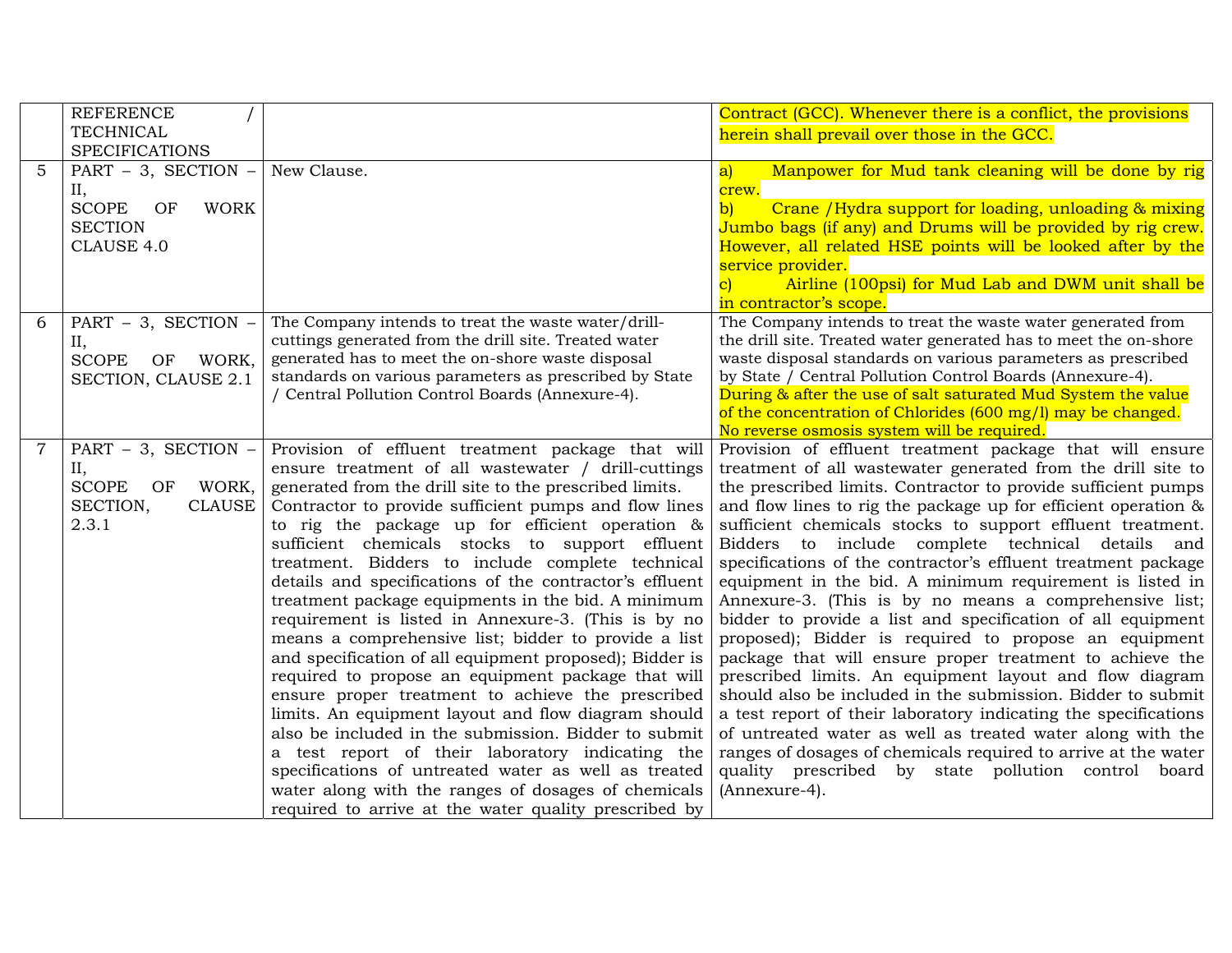|    |                                                                                                     | state pollution control board (Annexure-4).                                                                                                                                                                                                                                                                                                                                                                                                                                                                              |                                                                                                                                                                                                                                                                                                                                                                                                                                                                                                                                                                                                                                                                                                                                                                                                                                                                                                                                                                                                                                                                                                                                                                                                                                                                                                                                           |  |  |
|----|-----------------------------------------------------------------------------------------------------|--------------------------------------------------------------------------------------------------------------------------------------------------------------------------------------------------------------------------------------------------------------------------------------------------------------------------------------------------------------------------------------------------------------------------------------------------------------------------------------------------------------------------|-------------------------------------------------------------------------------------------------------------------------------------------------------------------------------------------------------------------------------------------------------------------------------------------------------------------------------------------------------------------------------------------------------------------------------------------------------------------------------------------------------------------------------------------------------------------------------------------------------------------------------------------------------------------------------------------------------------------------------------------------------------------------------------------------------------------------------------------------------------------------------------------------------------------------------------------------------------------------------------------------------------------------------------------------------------------------------------------------------------------------------------------------------------------------------------------------------------------------------------------------------------------------------------------------------------------------------------------|--|--|
| 8  | PART-3, SECTION-III,<br>SPECIAL TERMS AND<br>CONDITIONS.<br>CLAUSE 5.2                              | For clearance of imported items on concessional/nil<br>rate of customs duty as prevailing now, Company will<br>issue recommendatory letters for Contractor to obtain<br>Essentiality Certificates (EC) from the DGH (India),<br>provided proper commercial invoice(s) & request letter<br>is received by company in 20 days (min.) advance.<br>Delay in submission of such documents or<br>submission of improper/inadequate documents to<br>Company in this regard will be at sole risk and<br>liability of Contractor. | For clearance of imported items on concessional/nil rate of<br>customs duty as prevailing now, Company will assist<br>Contractor to obtain Essentiality Certificates (EC) from the<br>DGH (India) as per Sl. No. 404 of the Customs Notification<br>$No.50/2017$ -Cus dated $30.06.2017$ , provided<br>proper<br>commercial invoice(s) & request letter is received by company<br>in minimum 20 days in advance. Delay in submission of<br>such documents or submission of improper/inadequate<br>documents to Company in this regard will be at sole risk and<br>liability of Contractor. Similarly, the domestic supply of such<br>goods would attract 5% GST (i.e. IGST or CGST &<br>SGST/UTGST) on submission of EC in terms of GST<br>Notification No. 03/2017. However, this is subject to change<br>as per Government guidelines and the provisions ruling at<br>the time of tender closing will be applicable.<br>Note: The Bidder has to re-export the rigs after completion of<br>the contract in case of imported rigs. The bidder will be fully<br>responsible to pay the customs duty in case the rigs are<br>taken by the Contractor to area where customs duty benefit<br>is not applicable. This is applicable in case OIL issues<br>recommendatory letter for availing concessional customs<br>duty for import of goods. |  |  |
| 9  | PART $-$ 3, SECTION $-$<br>II,<br><b>SCOPE</b><br>WORK,<br>OF<br>SECTION,<br><b>CLAUSE</b><br>2.1.3 | The contractor shall arrange the necessary power<br>supply for their equipments.                                                                                                                                                                                                                                                                                                                                                                                                                                         | Power supply for all equipment shall be arranged by OIL.                                                                                                                                                                                                                                                                                                                                                                                                                                                                                                                                                                                                                                                                                                                                                                                                                                                                                                                                                                                                                                                                                                                                                                                                                                                                                  |  |  |
| 10 | PART $-$ 3, SECTION $-$<br>II,<br><b>SCOPE</b><br>WORK,<br>OF<br>SECTION,<br><b>CLAUSE</b><br>1.3.6 | OIL shall have the option of using Chemicals from its<br>own stock (OIL's Ex-stock) depending on the wells<br>requirement and OIL's discretion. Payment for which<br>shall not be paid to Bidder.                                                                                                                                                                                                                                                                                                                        | OIL shall have the option of using Chemicals from its own<br>stock (OIL's Ex-stock) depending on the wells requirement<br>and OIL's discretion. Payment for which shall not be paid to<br>Bidder. OIL shall use Chemicals from its own stock only<br>when there will be an urgent requirement as deemed by OIL.<br>OIL's decision in this regard shall be binding the on<br>contractor.                                                                                                                                                                                                                                                                                                                                                                                                                                                                                                                                                                                                                                                                                                                                                                                                                                                                                                                                                   |  |  |
| 11 | PART-3, SECTION-III,<br><b>SPECIAL TERMS AND</b>                                                    | Inter location movement (ILM) of tools / equipment /<br>accessories from first location to subsequent locations                                                                                                                                                                                                                                                                                                                                                                                                          | Inter location movement (ILM) of tools / equipment /<br>accessories from first location to subsequent locations shall                                                                                                                                                                                                                                                                                                                                                                                                                                                                                                                                                                                                                                                                                                                                                                                                                                                                                                                                                                                                                                                                                                                                                                                                                     |  |  |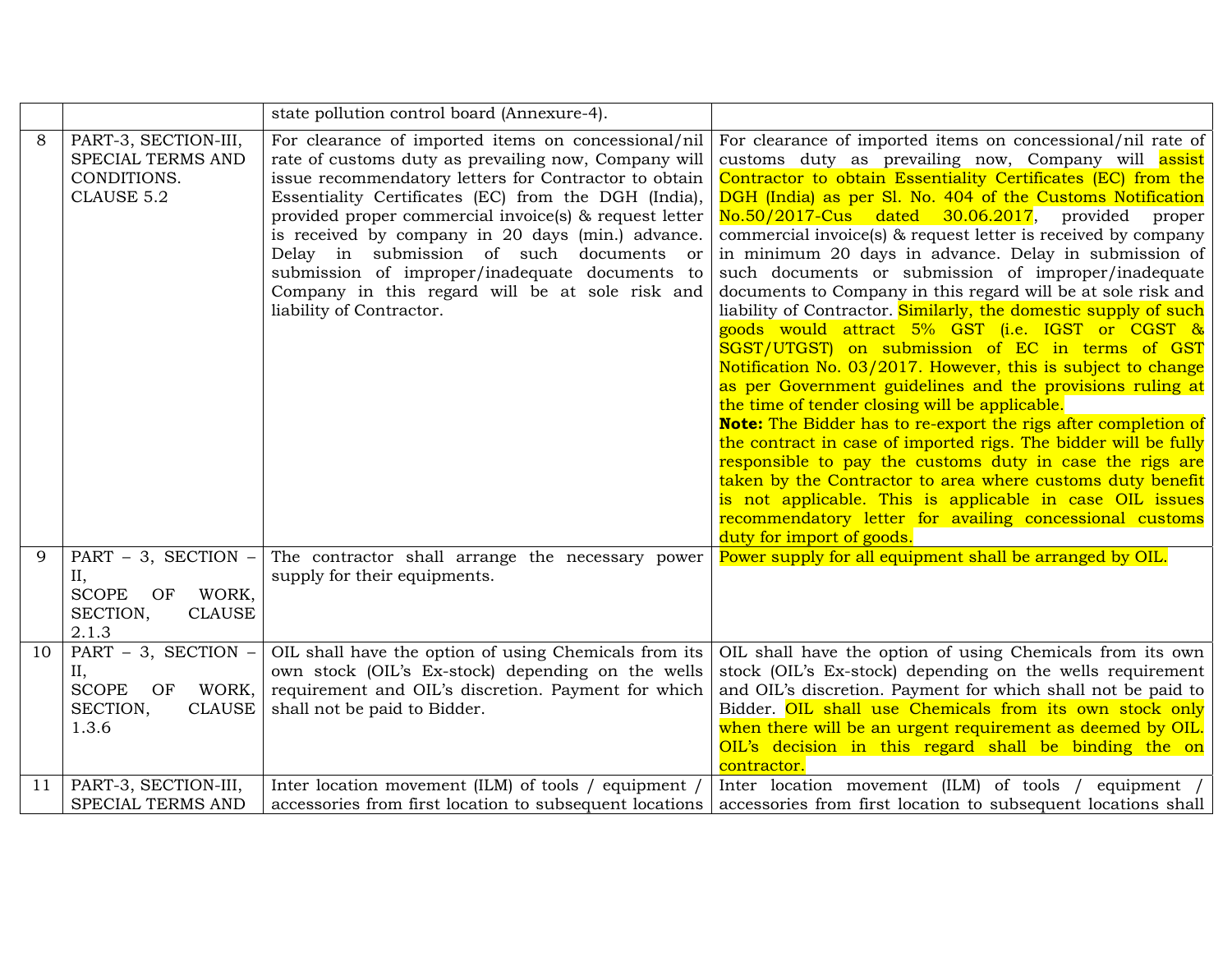| 12 | CONDITIONS.<br>CLAUSE 5.12<br>PART-3,<br>SECTION-II                                                          | shall be the responsibility of the Contractor.<br>TABLE 1C                                                                                                                                                                                                                                                                                                                                                                                                                                                                                                 | be the responsibility of the Contractor. OIL will provide crane<br>/ forklift / hydra / lifting equipment's only for loading /<br>unloading of equipment during mobilization of DWM & ME<br>equipment's / DWM Chemicals / Drilling Chemicals during<br>inter-location movement. However, all related HSE points will<br>be looked after by the service provider.<br>Revised Table 1C is attached along with this amendment.                                                                                                                                                                                                                                                                                                                                              |
|----|--------------------------------------------------------------------------------------------------------------|------------------------------------------------------------------------------------------------------------------------------------------------------------------------------------------------------------------------------------------------------------------------------------------------------------------------------------------------------------------------------------------------------------------------------------------------------------------------------------------------------------------------------------------------------------|--------------------------------------------------------------------------------------------------------------------------------------------------------------------------------------------------------------------------------------------------------------------------------------------------------------------------------------------------------------------------------------------------------------------------------------------------------------------------------------------------------------------------------------------------------------------------------------------------------------------------------------------------------------------------------------------------------------------------------------------------------------------------|
|    | <b>SCOPE</b><br><b>WORK</b><br>OF<br><b>SECTION</b>                                                          |                                                                                                                                                                                                                                                                                                                                                                                                                                                                                                                                                            | Bidders to refer the same and submit their bids accordingly.                                                                                                                                                                                                                                                                                                                                                                                                                                                                                                                                                                                                                                                                                                             |
| 13 | SECTION-II<br>PART-3,<br><b>SCOPE</b><br>WORK<br>OF<br>SECTION, ANNEXURE<br>3, DESCRIPTION OF<br>ITEM NO. IV | Centrifuge<br>Fully Hydraulic drive centrifuge complete with Mono<br>Pump with required drive. The unit is capable of speed<br>up to 2500 RPM and utilizes a 14" bowl                                                                                                                                                                                                                                                                                                                                                                                      | Centrifuge<br>Fully Hydraulic drive centrifuge / Variable Frequency Drive<br>centrifuge complete with Mono Pump with required drive.<br>The unit is capable of speed up to 2500 RPM and utilizes a<br>14" bowl.                                                                                                                                                                                                                                                                                                                                                                                                                                                                                                                                                          |
| 14 | PART-3 SECTION-IV<br><b>SCHEDULE OF</b><br>SERVICES/<br><b>SCHEDULE OF RATES</b><br>CLAUSE NO. J (b)         | SDRP shall be payable to Contractor's Personnel for<br>the period; operations are halt due to rig<br>repair/standby/shutdown etc. leading to suspension<br>of Mud Engineering/ Drilling Waste Management<br>services continuously for more than 48 hours.<br>However, for the initial consecutive 48 hours of<br>suspension of Mud Engineering / Drilling Waste<br>Management services under such condition, the ODRP<br>as per Clause 'C' above shall be payable. The SDRP<br>shall apply beyond the initial 48 hours till resumption<br>of the services. | SDRP shall be payable to Contractor's Personnel for the<br>period;<br>operations<br>halt<br>due<br>are<br>to<br>rig<br>repair/standby/shutdown etc. leading to suspension of Mud<br>Waste<br>Management<br>Engineering/ Drilling<br>services<br>continuously for more than 48 hours. However, for the initial<br>consecutive 48 hours of suspension of Mud Engineering /<br>Drilling Waste Management services under such condition,<br>the ODRP as per Clause 'C' above shall be payable. The<br>SDRP shall apply beyond the initial 48 hours till resumption<br>of the services. In case of any delay in start of the operation<br>with reasons attributable to other service providers, SDRP<br>will be payable to the contractor till the start of the<br>operation. |
| 15 | PART-3,<br>SECTION-II<br><b>SCOPE</b><br><b>WORK</b><br>OF<br>SECTION, CLAUSE 2.4<br>(c)                     | The requirement of total quantity of water treatment<br>chemicals to drill the wells including a 50% back-up<br>as contingency.                                                                                                                                                                                                                                                                                                                                                                                                                            | The requirement of total quantity of water treatment<br>chemicals to drill the wells including a $30\%$ back-up as<br>contingency.                                                                                                                                                                                                                                                                                                                                                                                                                                                                                                                                                                                                                                       |
| 16 | PART-3,<br>SECTION-II<br><b>WORK</b><br><b>SCOPE</b><br><b>OF</b>                                            | The Contractor shall provide a suitable testing<br>adequate<br>laboratory<br>with<br>testing<br>equipment,                                                                                                                                                                                                                                                                                                                                                                                                                                                 | The Contractor shall provide a suitable testing laboratory<br>with adequate testing equipment, chemicals and reagents to                                                                                                                                                                                                                                                                                                                                                                                                                                                                                                                                                                                                                                                 |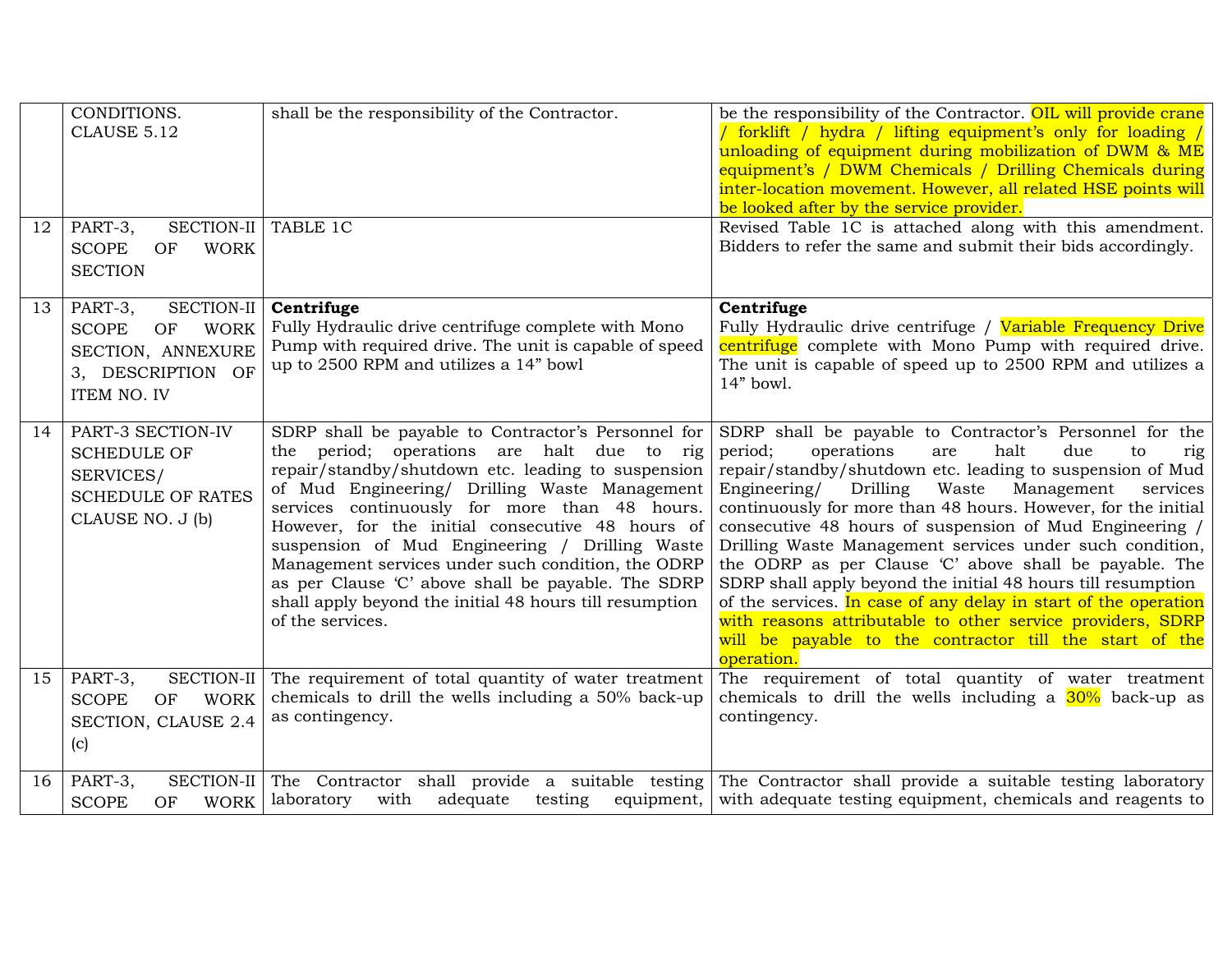|     |                                   | SECTION, CLAUSE 2.4 chemicals and reagents to carry out a full check of | carry out a full check of untreated and treated water. If the    |  |
|-----|-----------------------------------|-------------------------------------------------------------------------|------------------------------------------------------------------|--|
|     | (e)                               | untreated and treated water.                                            | ETP lab is limited with performing four lab tests within it like |  |
|     |                                   |                                                                         | TDS, OIL content, Chlorides and hardness then rest all tests     |  |
|     |                                   |                                                                         | will be done at nearest NABL approved lab once in a week.        |  |
| 17  | PART-3,<br>SECTION-II             | Contractor shall follow all safety regulations in                       | Contractor shall follow all safety regulations in accordance     |  |
|     | <b>WORK</b><br><b>SCOPE</b><br>OF | accordance with acceptable oilfield practice and                        | with acceptable oilfield practice and applicable Indian Laws.    |  |
|     | <b>CLAUSE</b><br>SECTION,         | applicable Indian Laws. Contractor shall take all                       | Contractor shall take all measures reasonably necessary to       |  |
|     | 2.8.14                            | measures reasonably necessary to provide safe                           | provide safe working conditions and shall exercise due care      |  |
|     |                                   | working conditions and shall exercise due care and                      | and caution in preventing fire, explosion. Contractor shall      |  |
|     |                                   | caution in preventing fire, explosion. Contractor shall                 | conduct monthly mock drills for their setup including odd        |  |
|     |                                   | conduct monthly mock drills including odd hrs & HSE                     | hrs & HSE meetings. The record of the same submitted to          |  |
|     |                                   | meetings. The record of the same submitted to OIL.                      | OIL. The Contractor's personnel present at site will also have   |  |
|     |                                   |                                                                         | to take part in the mock drill conducted by the Rig crew.        |  |
| 18  | PART-3, SECTION-III,              | Mobilization shall be deemed to be completed when                       | Mobilization shall be deemed to be completed when                |  |
|     | SPECIAL TERMS AND                 | Contractor's equipment and manpower are placed at                       | Contractor's equipment and manpower are placed at the            |  |
|     | CONDITIONS.                       | the nominated location in readiness to commence                         | nominated location in readiness to commence Work as              |  |
|     | <b>CLAUSE 8.2</b>                 | Work as envisaged under the Contract duly certified                     | envisaged under the Contract duly certified by the               |  |
|     |                                   | by the Company's authorized representative.                             | Company's authorized representative. The minimum quantity        |  |
|     |                                   |                                                                         | of mud chemicals to be mobilized during the first                |  |
|     |                                   |                                                                         | mobilization shall be informed to the contractor in the          |  |
|     |                                   |                                                                         | mobilization notice.                                             |  |
| 19  | PART-3, SECTION-III,              | Company will provide the Mud Engineers and DWM                          | Company will provide the Mud Engineers and DWM                   |  |
|     | SPECIAL TERMS AND                 | personnel's accommodation and preliminary first-aid                     | personnel's accommodation and preliminary first-aid services     |  |
|     | CONDITIONS.                       | services at well site free of charge. Company shall                     | at well site free of charge. Company shall provide only          |  |
|     | CLAUSE 2.5                        | provide only boarding & lodging facility at Site for 5                  | boarding & lodging facility at Site for 5 (five) Contractor's    |  |
|     |                                   | (five) Contractor's personnel.                                          | personnel. However, in case contractor is providing mud lab      |  |
|     |                                   |                                                                         | with accommodation, Company shall provide power, water           |  |
|     |                                   |                                                                         | and sewage line (connection) and food at site for upto 5 (five)  |  |
|     |                                   |                                                                         | Contractor's personnel. Bidder to categorically declare the      |  |
|     |                                   |                                                                         | same in their bid in case they are arranging their own           |  |
|     |                                   |                                                                         | accommodation.                                                   |  |
| 20  | PART-3, SECTION-II                | The bidder shall indicate his laboratory formulation                    | The bidder shall indicate his laboratory formulation for NaCl    |  |
|     | <b>SCOPE OF WORK</b>              | for NaCl Saturated mud system and NDDF in Table-                        | Saturated mud system and NDDF in Table-1B and mud                |  |
|     | SECTION, CLAUSE                   | 1B & Table-2B and mud parameters in Table-1C &                          | parameters in Table-1C.                                          |  |
|     | 1.1.3                             | Table-2C.                                                               |                                                                  |  |
| 21. | PART-3, SECTION-III,              | New Clause                                                              | i) Payment of Final demobilization charges shall be made if      |  |
|     | SPECIAL TERMS AND                 |                                                                         | applicable within 45 days on receipt of invoice by COMPANY       |  |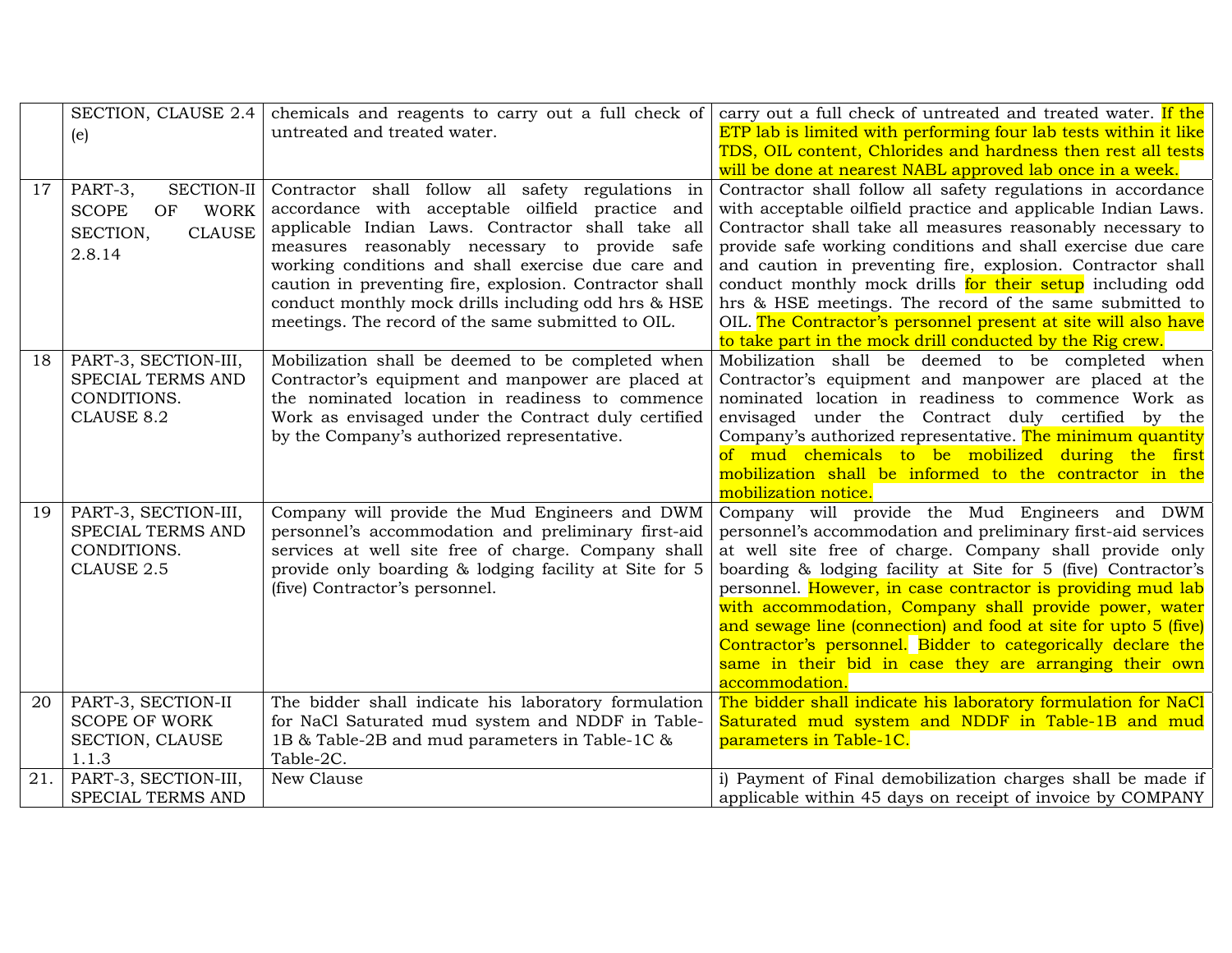| CONDITIONS, CLAUSE | accompanied by the following documents upto the last                                         |
|--------------------|----------------------------------------------------------------------------------------------|
| 9.0                | completed financial year, from the CONTRACTOR:                                               |
|                    |                                                                                              |
|                    | Audited account up to the last completed financial<br>a)                                     |
|                    | year before the completion of the Contract.                                                  |
|                    | Tax audit report for the above period as required<br>b)                                      |
|                    | under the Indian Tax Laws.                                                                   |
|                    | Documentary evidence regarding the submission of<br>$\mathbf{c}$                             |
|                    | returns and payment to taxes for the expatriate personnel                                    |
|                    | engaged by the CONTRACTOR or by its sub-CONTRACTOR                                           |
|                    | for the above period.                                                                        |
|                    |                                                                                              |
|                    | ii) CONTRACTOR to also submit the following documents                                        |
|                    | along with the demobilization invoice:                                                       |
|                    | Proof of re-export of all items including the unutilized<br>d)                               |
|                    | spares and consumables (excepting consumables consumed                                       |
|                    | during the contract period) and also cancellation of re-export                               |
|                    | bond if any.                                                                                 |
|                    | Any other documents as required by applicable Indian<br>e)                                   |
|                    | Laws.                                                                                        |
|                    | Undertaking by the Contractor certifying that he shall                                       |
|                    | submit all documents as mentioned in points (a), (b) & $(c)$                                 |
|                    | above for the financial year in which the contract has been                                  |
|                    | completed, within 30 days of the completion of the tax audit.                                |
|                    | In case, no demobilization charges are payable, the<br>g)                                    |
|                    | documents mentioned above will have to be submitted by the                                   |
|                    | CONTRACTOR before release of the final payment by the                                        |
|                    |                                                                                              |
|                    |                                                                                              |
|                    | COMPANY. A certificate from Chartered Accountant on (a),<br>(b) $\&$ (c) above will suffice. |

- B. Replies to Pre-bid queries have been uploaded under Amendments folder of Technical Rfx.
- C. Checklist-I for BEC clauses has been uploaded under Amendments folder of Technical Rfx. Bidders to categorically fill up the same and submit it along with the bid.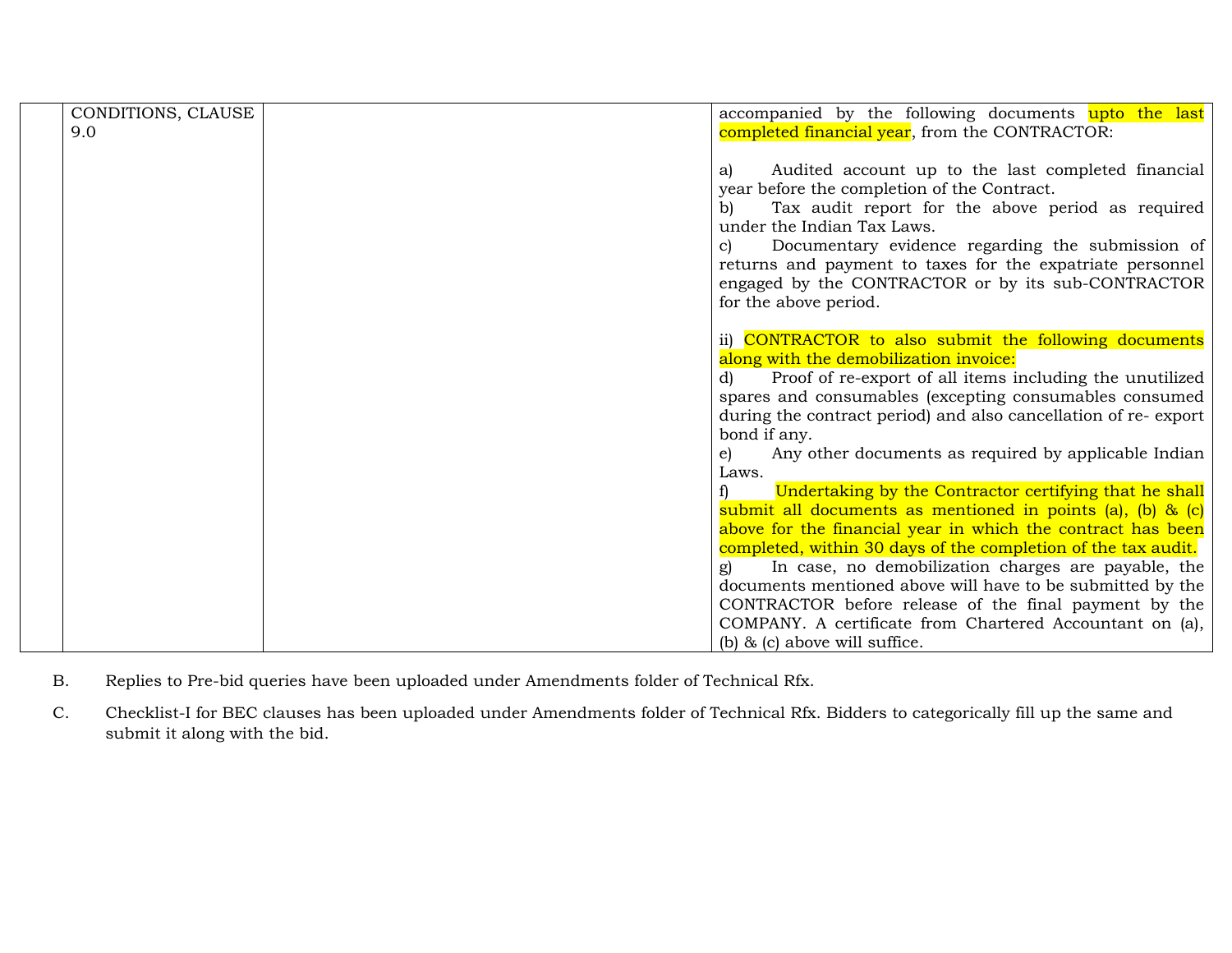D. The Bid Closing/Technical Bid Opening Date of the Tender is extended as:

| Bid Closing Date & Time:           | 17.02.2022 at 11-00 hrs. (IST) |
|------------------------------------|--------------------------------|
| Technical Bid Opening Date & Time: | 17.02.2022 at 15-00 hrs. (IST) |

E. All other terms & Conditions remain unchanged.

\*\*\*\*